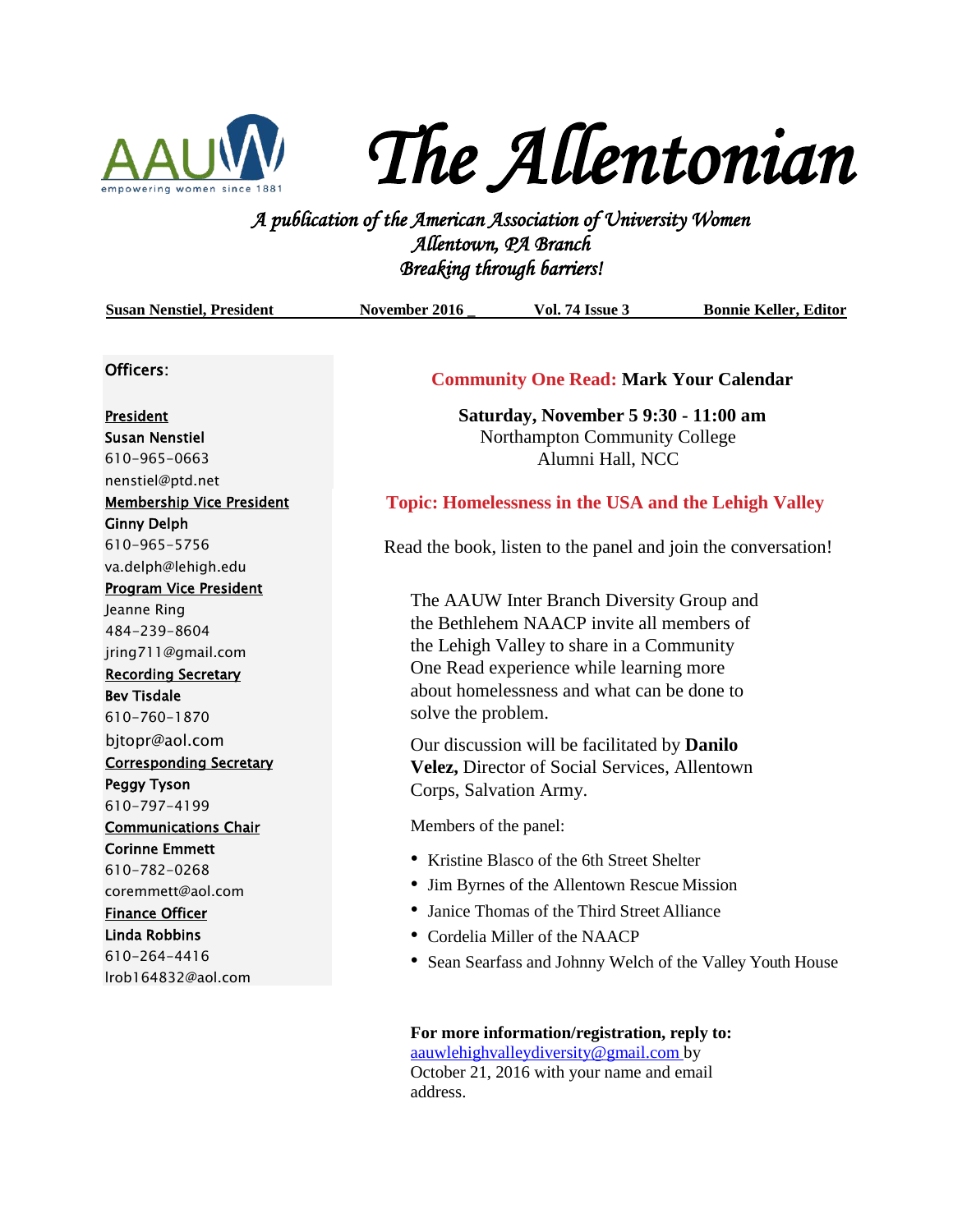# *President's Message*

November 8 is quickly approaching. This election will have a great impact on our work toward eliminating barriers for women and girls. I hope that you will vote and educate yourself on the candidates and how they stand on our issues.

Regardless of the outcome, we'll continue to work hard for what we believe. Which leads me to what we can do as individuals to promote our mission....

Have you heard of the Two Minute Activist? Click on this link and you can sign up. http://www.aauw.org/what-we-do/public-policy/two-minute-activist/. As a Two-Minute Activist, you may contact your member of Congress and US Senator asking for support of certain issues. AAUW writes the message and all you do is sign your name and hit "email." It's simple and one way to support our mission from the comfort of your own home.

Our next branch meeting won't be until January. I hope that you have a wonderful Thanksgiving and holiday season!

See you in January!

### *Susan*

**Board meeting:** Wednesday, November 2, 2 pm at Wegman's on Tilghman Street, Allentown

# *Voter Registration at Cedar Crest College*



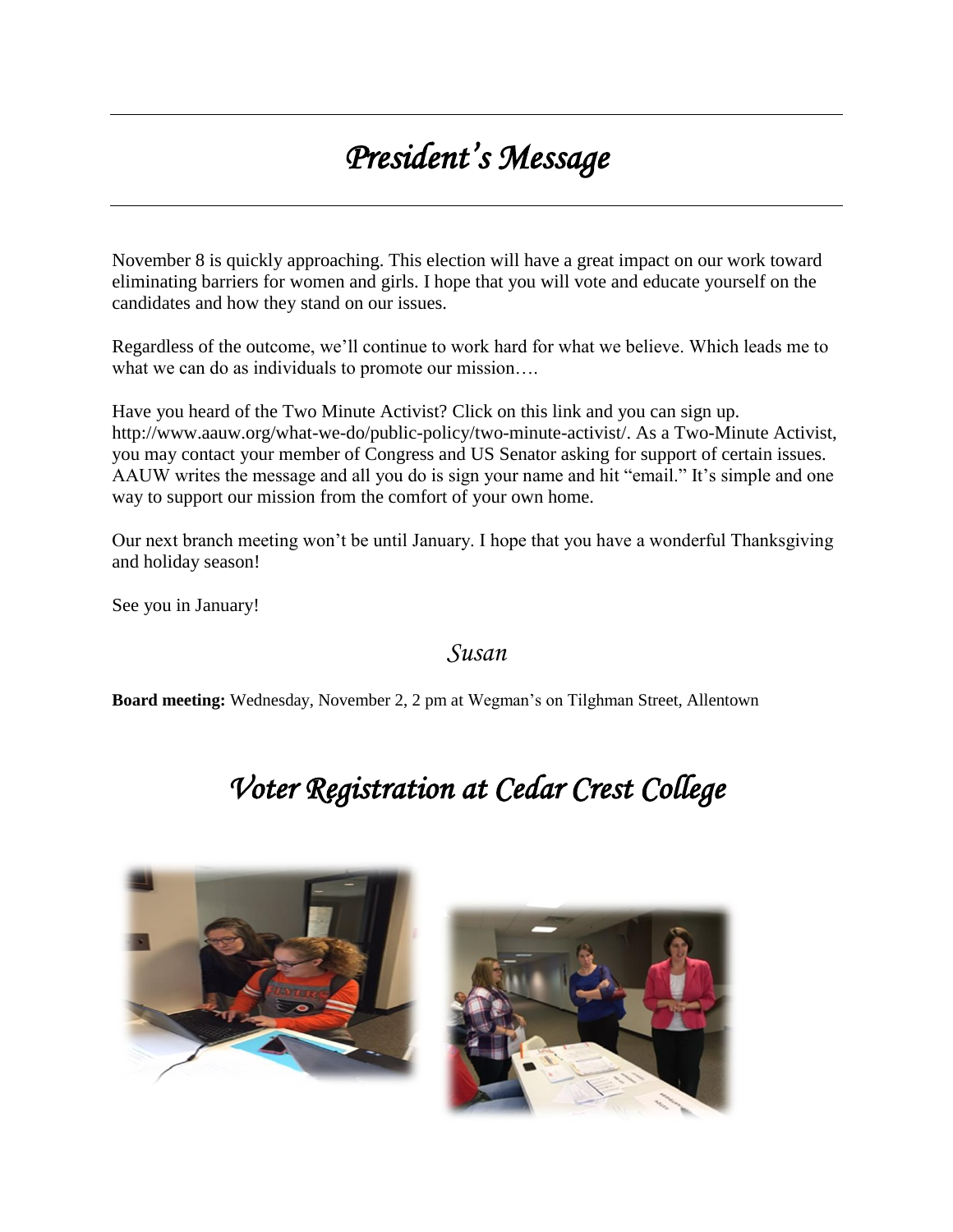

### *Public Policy*  **Lesley Lojko, Public Policy Chair**

I'm sure when you read this you will be counting the days until the election, as I am, praying that all the ads and the nastiness will be over. But since it's still a few days away I'm sure I needn't remind you to vote on November  $8<sup>th</sup>$ , and to please remind your family and friends to do the same.

We had a fun experience helping to register students at Cedar Crest on National Voter Registration Day. Here are some photos of our day. You can see our own Jeanne Ring helping

a student check on-line to see if her registration is current. You can do that as well and you can double check to see where your current polling place is located this year. Go online to "voter registration".

You may not know this but if you suddenly have a health or family emergency you can also apply at the last minute for an emergency absentee ballot.

Public Policy doesn't sleep once the election is over. AAUW is still concerned about paid family leave, equal pay for equal work and a host of other issues that affect women and girls.

# *Lets Read Math*

### **Jan Seaman: jrouxseaman@gmail.com**

A fall activity with second grade children is being arranged. This group of women from the Allentown and Bethlehem branches enjoy a joint projects in local elementary schools. We bring to the children alternative math experiences beginning with a story dealing with ways to grasp math concepts. From the story that demonstrates the math concept we then provide hands on activities that further enhance their learning. Although some of the AAUW group have enough experience with the program to take leadership roles, others are welcome to experience the program and to provide the children with support and encouragement. A one to one ratio would be terrific but 5 to 6 children to one adult produces great results. Please join us. Bring you and your gifts to these second and third grade children with who we work. To be on the mailing list to receive upcoming announcements, contact Fran: [fBentkowski@verizon.net](mailto:fBentkowski@verizon.net) or call at 610-866-7462.

# *The Dictionary Project*

We are still looking for volunteers to help at Central School on Tuesday, Nov 15 at 10:30am to hand out dictionaries to the 3rd graders. Respond to Cathy Kane at 610-776-8270 o[r ckane3930@yahoo.com.](mailto:ckane3930@yahoo.com) I'm willing to carpool. Respectfully submitted, Cathy Kane

# *Lehigh Valley Women's Advocacy Coalition*

Toni Hoffman and Susan McNamara, former PA Public Policy co-chairs, have been working to organize a Lehigh Valley Women's Advocacy Coalition. The organization is being modeled on the Bucks County WAC, which has become a strong lobbying presence. Toni and Susan have contacted Lehigh Valley organizations whose members may be interested in adding to and benefitting from the strength of a similar advocacy group. LVWAC participants are trying to publicize and support relevant programs of other coalition partners. The following information was shared at the last meeting:

LWV Northampton and Lehigh are planning a spring workshop on how to run for office.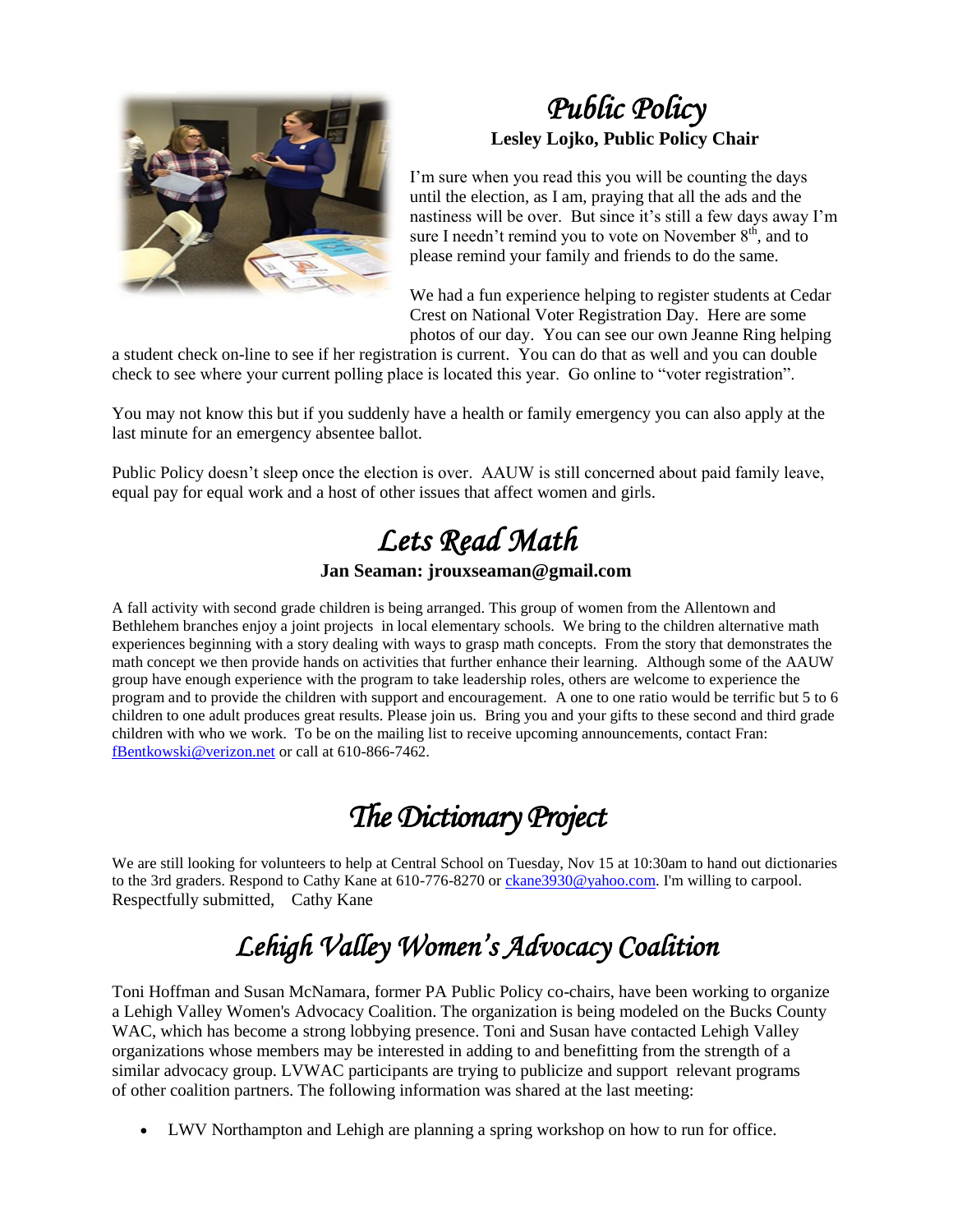- UCC Church Bethlehem will host a Legacy of Women in the 2016 Election program on November  $11^{\text{th}}$ .
- LWV Lehigh County is sponsoring a post-election program on November  $14<sup>th</sup>$ .
- Turning Point has scheduled a Vigil and March on Thursday October  $20<sup>th</sup>$  to bring awareness to domestic violence.

The working statement of mission and goals for the LVWAC is:

 Create a core group of organizations and individuals committed to seeking systemic changes on issues fundamental to gender equity and economic security

- Foster institutional systemic change through advocacy
- Develop a LVWAC Lobby Corps
- Provide for advocacy through education, research, and training

There is a committee working on a definitive statement of mission and goals.

Lesley Lojko, Karen Peiffer and Jeanne Ring have represented our branch at the initial organizational meetings.

Any of our members who are interested are welcome to attend future meetings

Kara Bender will speak about her organization, Crossroads Anti-Racism at the next meeting, 8:30 AM on Tuesday December 13 at 839 Sesame Street in Bethlehem.

Toni Hoffman has created a Facebook page for LVWAC. If you would like to have access to it, email her [\(tsh44@ptd.net\)](mailto:tsh44@ptd.net) and she will add you to the list. Members can use the page as a forum to publicize projects and events.

## *Save the Date: Friday November 11, 7:15 pm*

### **The Legacy of Women in the 2016 Election**

#### *Panelists:*

Ce-Ce Gerlach - Vice President of Allentown School District Board of Directors Sharon Brown - Former Director, Office of Institutional Diversity at Moravian College and Theological Seminary

Meghan Monahan- Cedar Crest College professor who took five CC students to participate in the Democratic National Convention

Location: Unitarian Universalist Church of the Lehigh Valley, corner of Center and Wall Streets, Bethlehem (use Wall Street entrance)

*Study/Interest Groups*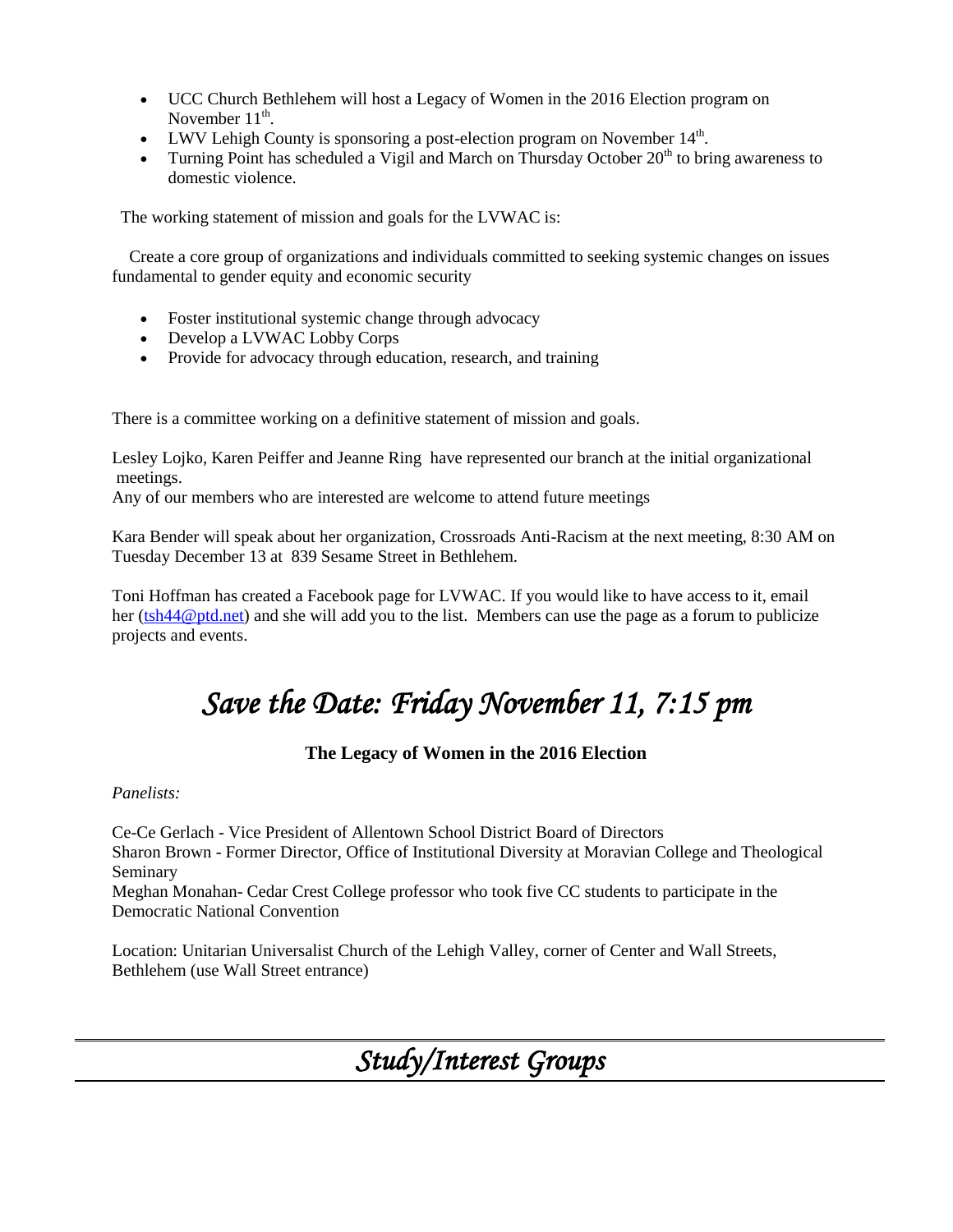*First Thursday, Nov. 3, 6;45 pm*

Location: A Play, "Emotional Creature" at Cedar Crest College. Meet in the café area next to the theater entrance.

Please RSVP to Ibi Balog @ ibalog @verizon.net so she can order the tickets. Description:

Performed by an ensemble of young women, EMOTIONAL CREATURE is made up of original monologues about and for girls. Placing their stories squarely center stage, it gives full expression to their secret voices and innermost thoughts, highlighting the diversity and commonality of the issues they face. EMOTIONAL CREATURE is a call, a reckoning, an education, an act of empowerment for girls, and an illumination for us all. This is a drama suggested for mature audiences

By Eve Ensler, creator of The Vagina Monologues, Directed by Joanna Whitney

#### **Literature of the Past and Present** Leader: Annette Bonstedt (610-395-5974)

*Thursday, November 17, 12:30 pm* Muhlenberg College Trexler Library Rare Books Room (Level B) Hostess: Maria Welsh, ph. 610-432-4917 Reviewer: Lois Nowack Book: "The Summer Before the War" by Helen Simonson New members are welcome. Please call the hostess if attending.

*Second Thursday, November 10, 12:30 PM* Hostess: Cathy Kane Book: "Flight Behavior", by Barbara Kingsolver Reviewer: Ginny Kiefer Please call hostess if NOT attending.

Monday, Nov. 21, **2:00 pm** *Note change of time* Hostess: Karen Peiffer, 610-967-4515 Book: "Pearl of China" by Anchee Min New members are welcome. Please call hostess if attending.

### **Diversity, Deeds, and Dialogue Study Group Chair Ruth Skoglund (610-509-9263)**

*4th Wednesday in members' homes, 7 pm*  Please call chair for more information and if interested in attending.

**Women's Lit** Leader: Peggy Tyson (610-797-4199)

**Career Women's Study Group Barbara Ashley (610-391-1217)** 

**Recent Literature** Leader: Karen Kneifel (610-433-7288)